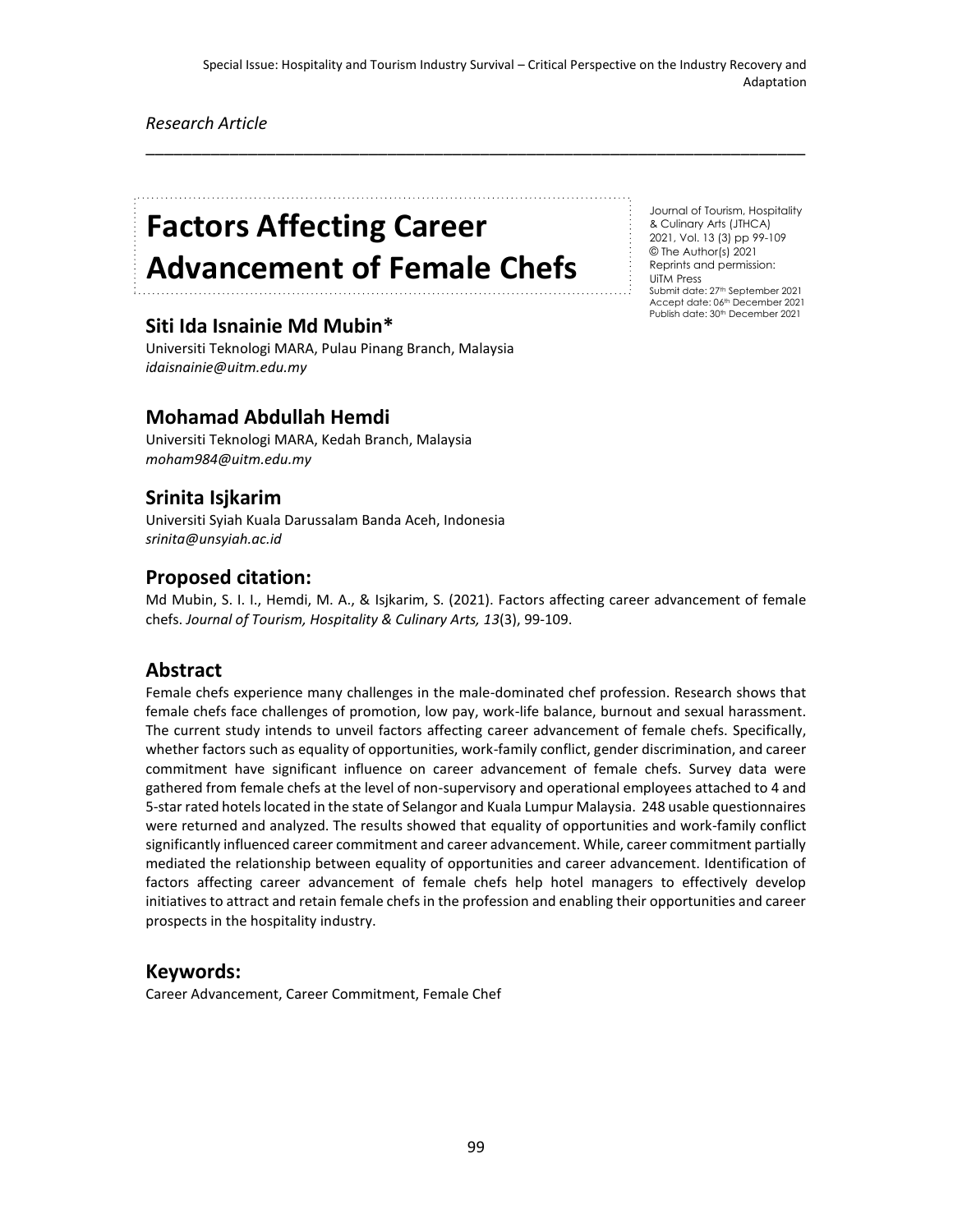# **1 Introduction**

The hospitality industry plays a major role in the economy of a country. The hotel industry offers large employment opportunities for male and female. However, hospitality workers, especially female chefs seem to face challenges that affect their careers. One of the main challenges for females' career advancement is the glass ceiling syndrome, a barrier which hindered the opportunity for female in climbing the career ladder (Meharoof, 2009). Previous authors have claimed that promotion criteria are gender sensitive due to the unequal gender distribution of jobs in certain occupations and decision-making positions (Eagly & Carli, 2007). Eagly and Carli (2007) further argued that women have problems of leadership style, have more difficulties managing work-life balance, and under-invest in social capital. Within the hotel industry, Zopiatis (2010) confirmed that males are the majority who sits at the top positions in the culinary industry and not females. In the article written by Durai, (2016) excutive chef at mandrin Oreintal, chef Ottlik stated that due to the perception that the industry is to be dominantly monopolized by males. Conrad and Von Scheve (2017) agreed that gender role is still a common obstacle to career advancement for females in many contexts. Work and family balance are the most challenging duty for people, especially couples. Women need to concentrate on their families because these are their roles besides being great employees to their employers. Thus, it is interesting to examine the role of equal rights for job opportunities in the hotel industry particularly effecting females' workforce in the culinary trade. Previous studies have investigated factors of career advancement in hotel industry which include opportunities equality (Ahmad, Latif, Bilal & Hai, 2019), work-family conflicts (Mallon & Cassell, 1999), gender discrimination (Sparrowe & Iverson, 1999) and career commitment (Elizur & Koslowsky, 2001). Hence, the current study intends to unveil factors affecting career advancement of female chefs. Specifically, whether factors such as equality of opportunities, work-family conflict, gender discrimination, and career commitment have significant influence on career advancement of female chefs.

# **2 Literature Review**

# **2.1 Career advancement of female chefs**

The position of "Chef" has its origin in the Chef de Cuisine or Chief of the Kitchen. It is a title attributed to the highest-ranking worker within the kitchen hierarchy (Ferguson & Zukin, 1998; Trubek, 2003). Various authors in the field of hospitality have pointed the different paths and competencies required to attain a chef´s status. A chef must be both a culinary craftsman and an active business manager. Technical culinary-specific competency are considered critical, followed by team leadership and management skills (Pratten, 2003).

The chefs' profession has a strong professional identity and culture (Cooper, Giousmpasoglou, & Marinakou, 2017). Becoming a renowned chef is a long and painful process (Cooper et al., 2017). Although men and women have the same views on a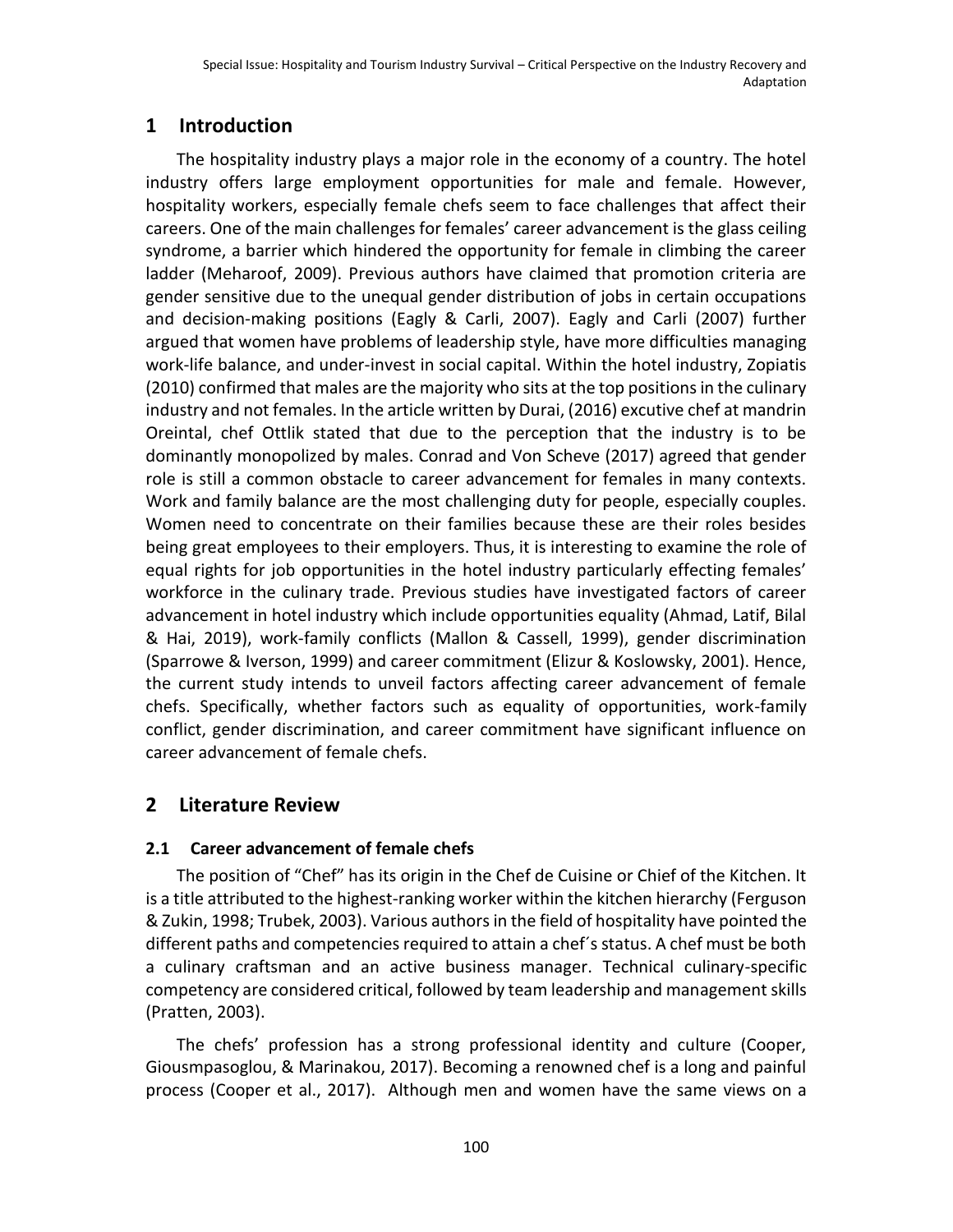chef's career, gender constitutes a "glass ceiling" for women's progress in the hospitality industry (Boone, Veller, Nikolaeva, Keith, Kefgen & Houran, 2013). Women face barriers hampering their advancement in chef career (Woods & Viehland, 2000). According to Lindstrom, Doren, and Miesch (2011) career advancement is a constant progression of improving and refining career goals. A career also refers to an individual's future advancement and employability (Nadarajah, Kadiresan, Kumar, Nissa, Ahmad Kamil & Mod Yusofi, 2012) and is reflected when individuals gain pays, benefits, responsibilities, status, and build a reputation (Gupta, 2013). From an organizational perspective, career advancement is seen as the effectiveness of an organization's structure to assist their employees in their overall career advancement (Sharma, Sigh & Sigh, 2012). Good career advancement in the organization may eventually assist the employee in using their skills, abilities, and knowledge to the nature of their work as well as increase their productivity and quality of work (Weng & McElroy, 2012). Shamsuzzoha and Shumon (2007) agreed that a lack of career advancement opportunities provides by organizations can lead to less career commitment and high turnover rates.

Career commitment is conceptualized as a continuous process which include an individual participation in the career path, studying relevant knowledge and skill, and consequently an attempt to stay in the one's career path (Elizur & Koslowsky, 2001). Koslowsky, Weisberg, Yaniv and Zaitman-Speiser (2012) defined career commitments as one's behavior towards one's job and involvement in one's career. An individual who is committed to a career will work hard to retain the position, try to maintain the job as a long-term career choice, develop professional development by engaging in positive work behaviors and enjoy taking on various roles and responsibilities in that particular job (Dobrow & Tosti-Kharas, 2011). Coyle-Shapiro, Morrow and Kessler (2006) construed that career advancement as fulfillment of promises on the part of the employer implied by the psychological contract, which in turn has been found to be positively related to employees' career and organizational commitment. It would seem that fostering employee assessments of career growth by assisting employees in meeting career goals, acquiring new skills and then reinforcing these activities by promotions and salary increases would achieve higher levels of career and organizational commitment.

Equality of opportunity at the workplace demands that vacancies be assigned based on a 'fair contest' in which only those attributes applicable to one's future performance in the position to which one applies should be judged (Fishkin, 2014). However, within the hotel industry, Durai, (2016) have found that male and female chefs face similar limitations and restrictions for career advancement but, females' conditions are more serious. Occupational segregation worsens gender inequality, which discourages women from entering male-dominated jobs, such as chef because such jobs are believed to need either body strength to perform the job with uninterrupted working hours (Lindsay and Maher, 2014). Previous studies have found that the existence of fair and equal employment opportunities would lead to higher organizational trust (Brown, Gray, McHardy, & Taylor, 2015) and career growth (Anastasiou & Siassiakos, 2014).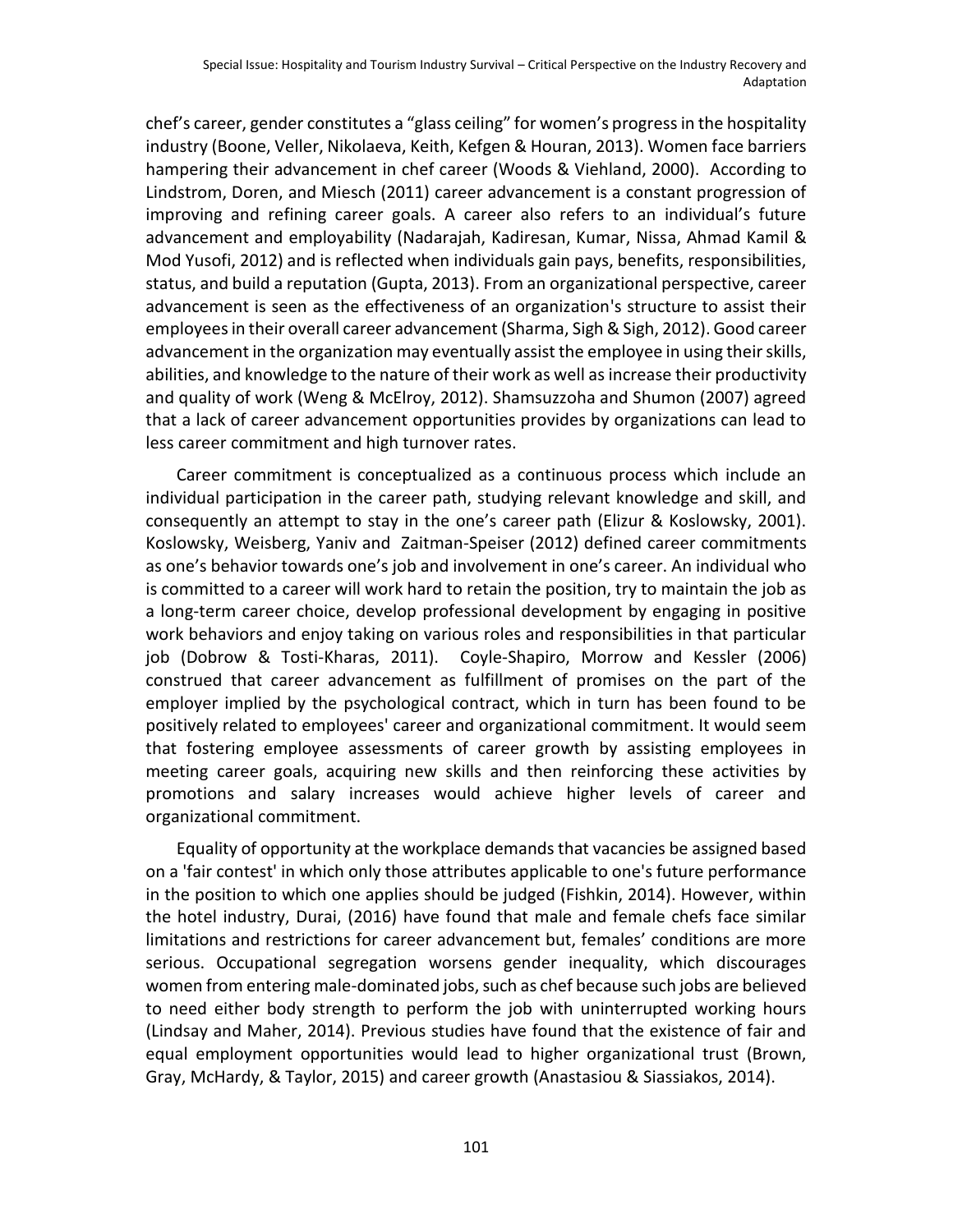Gender discrimination in job equality has been noted in general, and in the hospitality industry. Various studies have also reported wage differences in tourism and hospitality were based on gender (Casado-Díaz & Simon, 2016; Ferreira, Guimaraes & Silva, 2016). Harris and Giuffre (2015) have noted that in haute cuisine, as in any maledominated field, women face the challenge of being an outsider who have to adapt to the traditional work environment. Female chefs have to "lean in and fit" according to current occupational arrangements which requires physical and mental strength by adhering to work rules and culture, such as long working hours, not asking for help, avoiding emotions or feminine traits, and not challenging the masculine culture (Harris & Giuffre, 2015). Even after being hired, female workers report experiencing discrimination, exclusion and tokenism as minorities in the industry (Cheung, King, Lindsey, Membere, Markell, & Kilcullen, (2016). Semykina and Linz (2013) study on employees from manufacturing, construction, finance, and education have concluded that perceived gender inequality significantly and negatively influenced advanced promotion opportunities.

Work–family conflict can act as an important, and gendered, mechanism underlying women's under-representation in male-dominated occupations such as in chef profession. Work-family conflict occurs when an unhealthy balance exists which forces a person to place work demands above and beyond the demands and needs of family, or alternatively place family demands above those of work. Conflict between work and family responsibilities often stemmed from the long work hours expected of chefs and played a role in their decisions to leave kitchen work (Harris & Giuffre, 2015). Bakker and Geurts (2004) postulated that the female chefs will face challenges when combining work and family obligations, especially if they have young children. Similarly, Gerson (2004) agreed that greater job pressures, long working hours or having many children may increase the severity of work-family conflict of female employees. However, good work and family supports in the form of flexible work time, schedule control, supportive spouse or having paid domestic help may help to decrease the level of conflict and increase job satisfaction (Voydanoff, 2008).

Based on the discussions of literature pertaining to the study variables of career advancement of female chefs, the following are the research frame work and hypotheses.



Figure 1: R*esearch framework*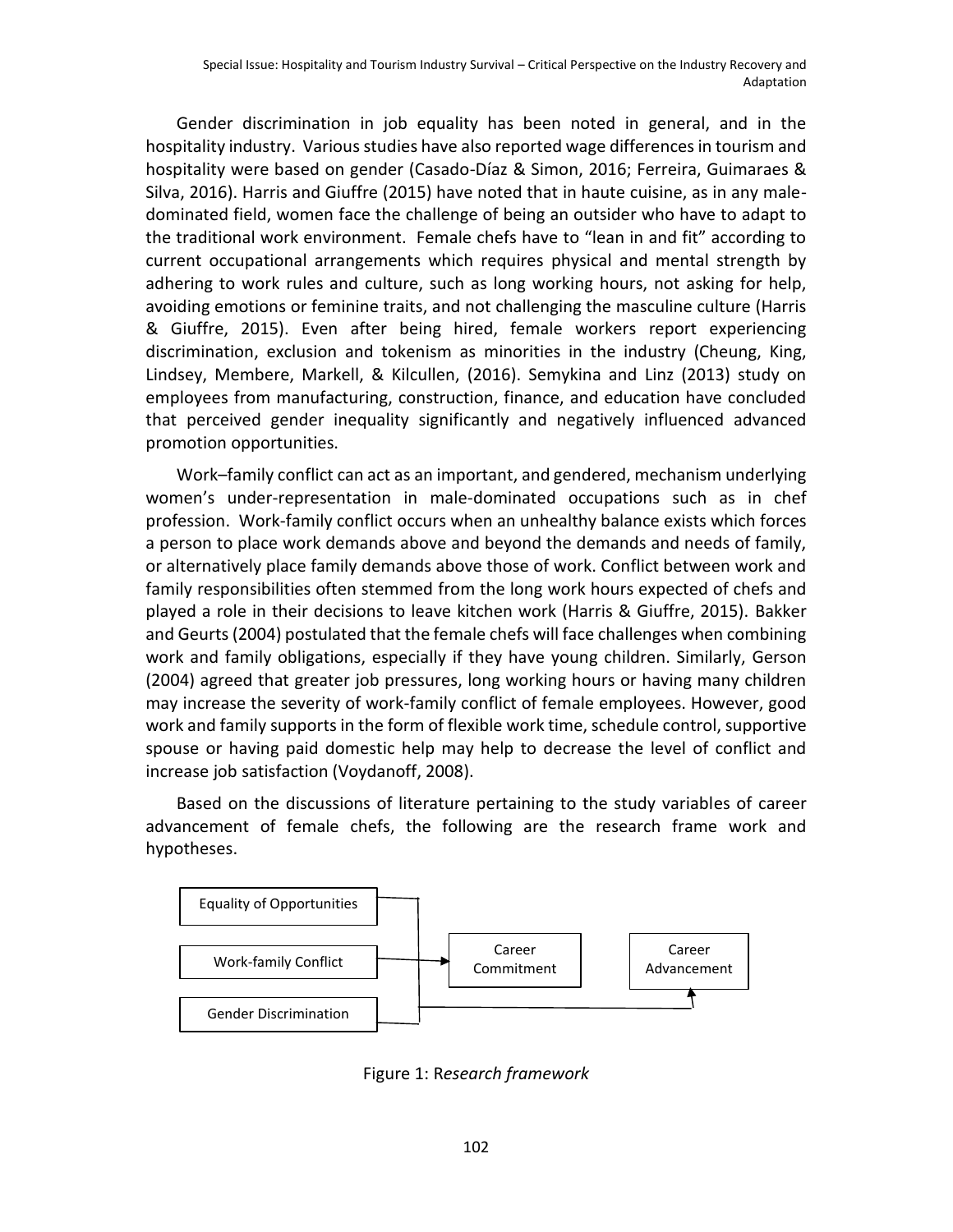Research Hypotheses:

- 6 H1: Equality of opportunities, work-family conflict, and gender discrimination significantly influence career advancement.
- 7 H2: Equality of opportunities, work-family conflict, gender discrimination significant influence career commitment.
- 8 H3: Career commitment significantly influence career advancement
- 9 H4: Career commitment mediate the relationship between equality of opportunities, work-family conflict, gender discrimination and career advancement.

# **3 Methodology**

This study makes use of convenience sampling in the form of quantitative approach by using google form survey. Participants in this study consisted of female chefs at the level of non-supervisory and operational employees attached to 4 and 5-star rated hotels located in the state of Selangor and Kuala Lumpur Malaysia. 480 questionnaires were distributed and 248 usable questionnaires were returned and analyzed, representing a response rate of 51.6 %. Measurements were adopted and adapted from previous scholars indicating respondents' level of agreement on a six-point Likert scale from strongly disagree (1) to strongly agree (6). Descriptive statistics were performed and multiple regression analyses were employed to test the proposed hypotheses. Baron and Kenny's (1986) mediation rules were followed for testing mediation effects of career commitment.

# **4 Findings**

# **4.1 Mean, Standard Deviations, Reliability and Correlations of the Study Variables**

Table 1 indicates the means, standard deviations, reliability coefficients, and intercorrelations of the study variables.

| <b><i>UI LITE SLUUY VUITUDIES</i></b> |      |      |           |               |        |        |   |
|---------------------------------------|------|------|-----------|---------------|--------|--------|---|
| Variables                             | Mea  | SD   | 1         | $\mathcal{L}$ | 3      | 4      | 5 |
|                                       | n    |      |           |               |        |        |   |
| 1. Equality of Opportunities          | 4.78 | 0.82 | (0.81)    |               |        |        |   |
| 2. Work-Family Conflict               | 4.69 | 0.77 | $.19**$   | (0.86)        |        |        |   |
|                                       |      |      |           |               |        |        |   |
| 3. Gender Discrimination              | 3.64 | 1.00 | $-.35***$ | .03           | (0.80) |        |   |
|                                       |      |      |           |               |        |        |   |
| 4. Career Commitment                  | 4.93 | 0.66 | $.21***$  | $.19*$        | .04    | (0.68) |   |
|                                       |      |      |           | $\ast$        |        |        |   |

Table 1: *Means, Standard Deviations, Reliability Coefficients, and Intercorrelations of the Study Variables*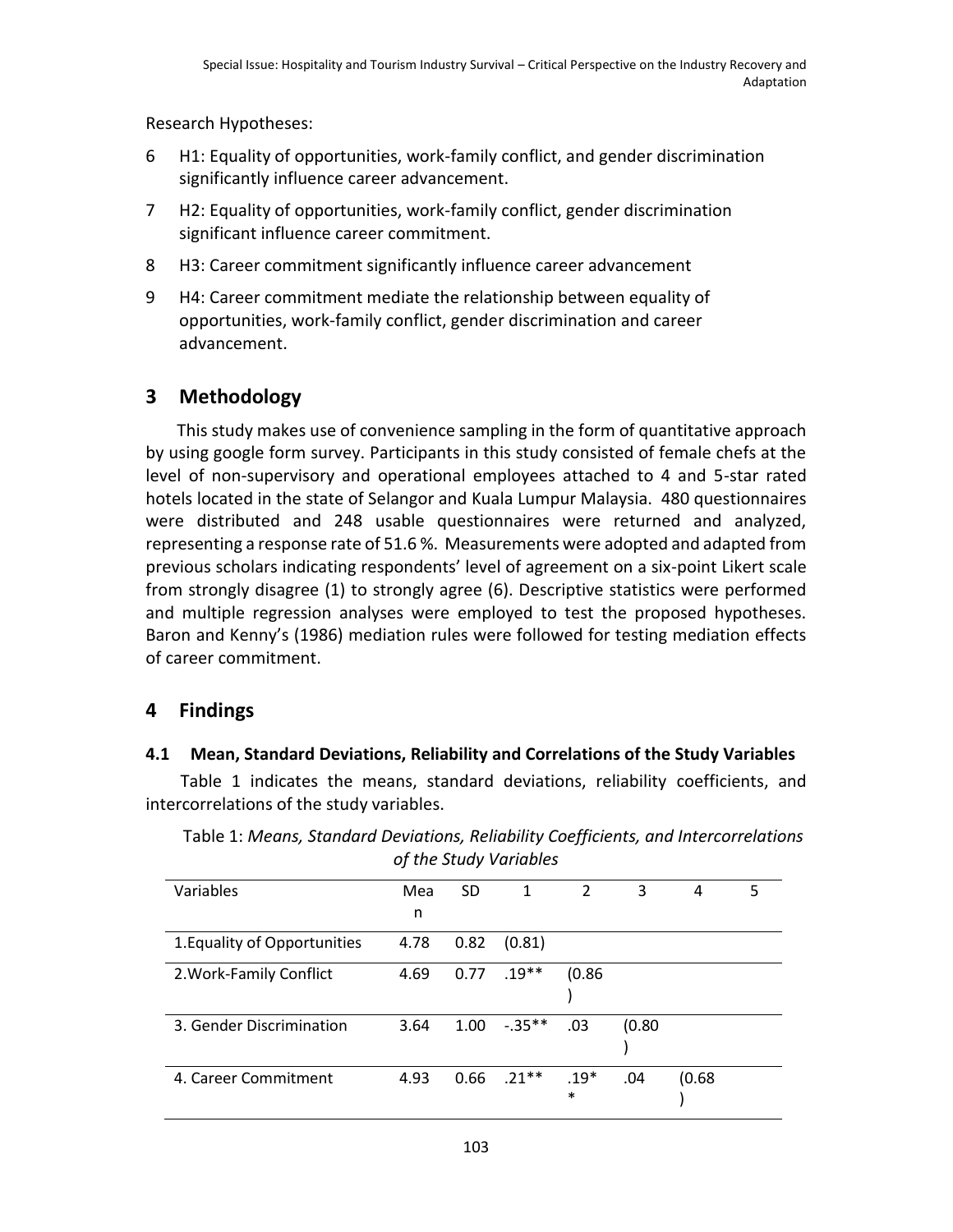| 5. Career Advancement |  |  | 4.79  0.73  .32**  .07  -.05  .27*  (0.63 |  |  | $\leftarrow$ $\leftarrow$ |  |
|-----------------------|--|--|-------------------------------------------|--|--|---------------------------|--|
|-----------------------|--|--|-------------------------------------------|--|--|---------------------------|--|

*Note: N = 248; \*p<.05, \*\*p<.01; Cronbach's alpha for each measure is in parentheses*

A means scores of 2.59 or less were considered as 'low', means scores between 2.60 and 3.59 were categorized as 'moderate' while means a score of 3.60 or higher was labelled as 'high'. As shown in Table 1, career commitment ( $M = 4.93$ , SD = .66) and Career advancement ( $M = 4.79$ , SD = .73) were highly perceived by the respondents in this study. This indicates that the female chef had a high expectation in career commitment and career advancement. Similarly, the score for equality of opportunities (M = 4.78, SD = .82) and work-family conflict (M = 4.69, SD = .77) were perceived highly by respondents. While, respondents in this study have lower perception on gender discrimination (M =  $3.64$ , SD =  $1.000$ ).

The inter-correlation amongst equality of opportunities, work-family conflict and gender discrimination were significant ranging from  $r = .19$  ( $p < .01$ ) to  $r = -.35$  ( $p < .01$ ). Similarly, the correlation between equality of opportunities and work-family conflict were significant toward career commitment. However, the intercorrelation between gender discrimination and career commitment was insignificant ( $r = .04$ ,  $p > .05$ ). Only correlation between equality of opportunities ( $r = .32$ ,  $p < .01$ ) and career commitment  $(r = .27, p < .01)$  towards career advancement were found to be significant. From the correlation result, it can be said that no serious multicollinearity exists among the study variable as the strength of the correlation was all below .90 (Hair et al., 2006).

#### **4.2 Hypotheses Testing**

To test hypotheses 1 and 2 in this study, all the independent variables were regressed on career advancement (H1 – Model 1) and career commitment (H2 – Model 2) respectively. Table 2 presents the regression results of this analysis.

| Predictors                       | Career<br>Advancement<br>(Model 1) | Career Commitment<br>(Model 2) |
|----------------------------------|------------------------------------|--------------------------------|
| 10 Independent Variables         |                                    |                                |
| <b>Equality of Opportunities</b> | $.344**$                           | $.223**$                       |
| <b>Work-Family Conflict</b>      | .004                               | $.140*$                        |
| <b>Gender Discrimination</b>     | .067                               | .117                           |
| $R^2$                            | .107                               | .077                           |
| Adj. $R^2$                       | .097                               | .066                           |

Table 2: Regression Results on the Influence of Independent Variables on Career Advancement and Career Commitment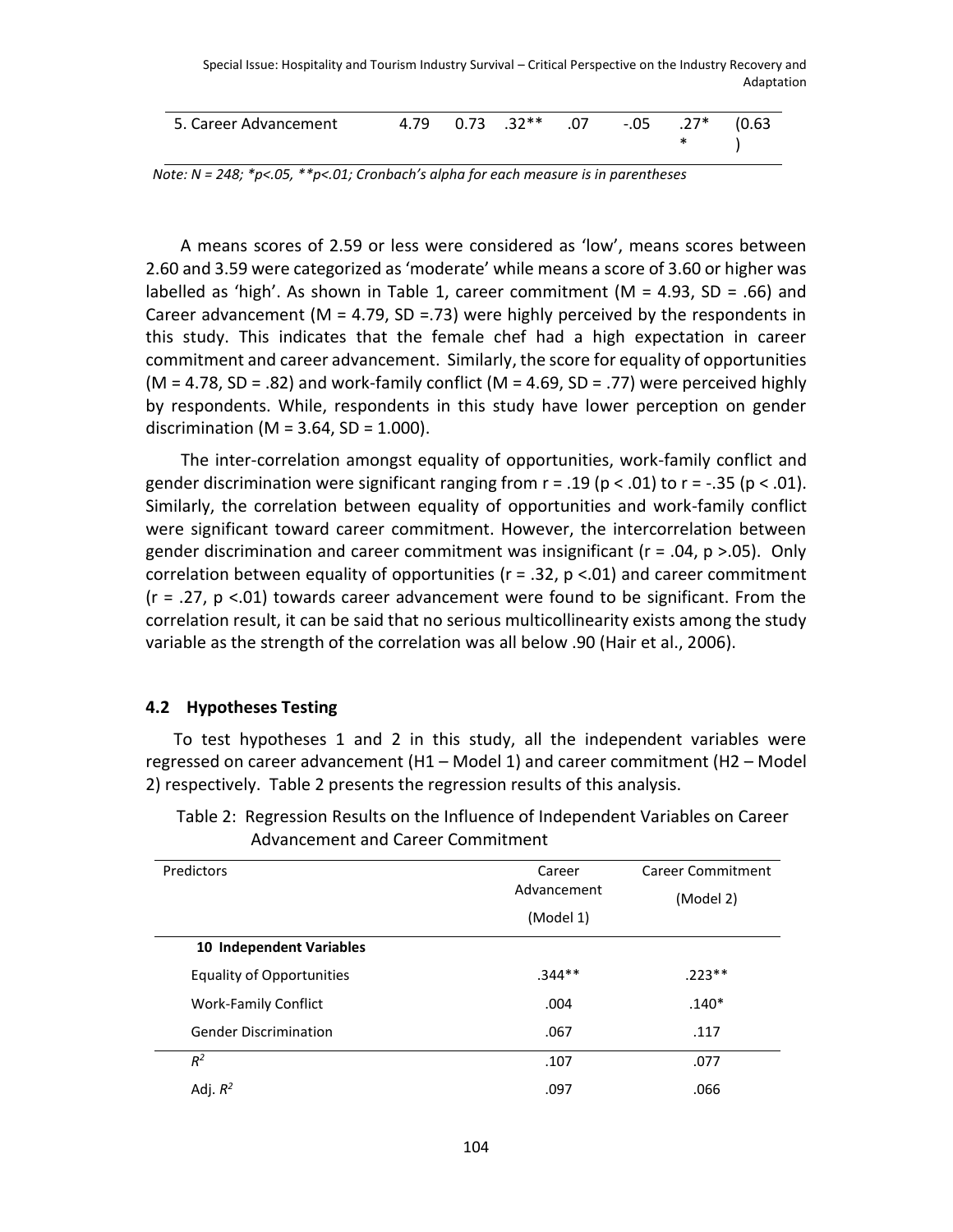| F-Change | $9.996*$ | $6.949**$ |
|----------|----------|-----------|
|          |          |           |

*Note: N = 248; \*p<.05, \*\*p<.01*

As can see from Table 2*,* the three independent variables were able to explain 10.7%  $(R<sup>2</sup> = .107, F-change = 9.996, p < .05)$  of the observed variation on career advancement (Model 1). Only equality of opportunities was significantly influenced career advancement ( $\beta$  = .34, p <.01), while work-family conflict and gender discrimination were insignificant. Hence, hypothesis 1 was partially supported in the sense that only equality of opportunities was found to significantly influenced career advancement. When the independent variables were regressed on career commitment (Model 2), three variables were able to explain 7.7% ( $R^2$  = .077, F-change = 6.949, p <.01) of the observe variation on Career Commitment. Of the three independent variables, equality of opportunities ( $\beta$  = .22, p <.01) and work-family conflict ( $\beta$  = .14, p <.05) were significantly influence Career Commitment. Hence, hypothesis 2 was partially supported in the sense that only equality of opportunities and work-family conflict were found to significantly influenced career commitment.

To test hypothesis 3, career commitment was regressed on career advancement. Table 3 presents the regression results of this analysis.

| Predictors                  | Career<br>Advancement |
|-----------------------------|-----------------------|
| <b>11 Career Commitment</b> | $.266**$              |
| $R^2$                       | .071                  |
| Adj. $R^2$                  | .067                  |
| $F$ -Change                 | 19.014**              |

Table 3: Regression Results on the Influence of on Career Commitment on Career Advancement.

As can see from Table 3, the career commitment was able to explain 7.1% ( $R^2 = 0.071$ , F-Change = 19.014,  $p < .05$ ) of the observed variation on career advancement. Career commitment ( $\beta$  = .27,  $p$  <.01) was significantly influenced career advancement. Hence, hypothesis 3 was supported.

To test the mediation effects of career commitment on the relationship between equality of opportunities, work-family conflict, gender discrimination and career advancement (H4), the mediation conditions set by Baron and Kenny (1986) were followed. Results from Table 2 and Table 3 indicates that only equality of opportunities meet the conditions for mediation. Table 4 presents the mediation result.

Table 4: The Mediation Effect of Career Commitment on the Relationship Between Equality of Opportunities and Career Advancement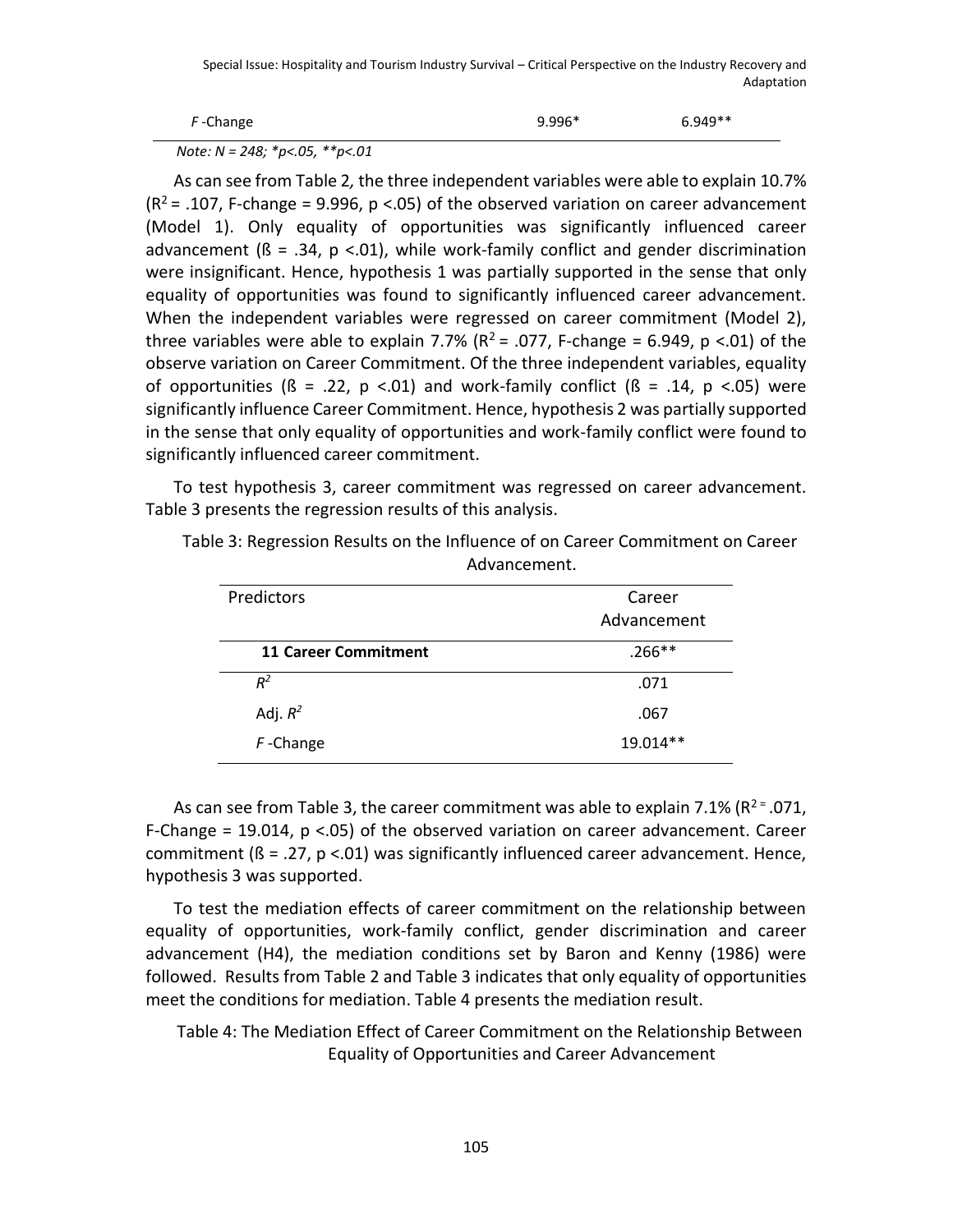| Predictors                       | Career   | Career                 | Career    |
|----------------------------------|----------|------------------------|-----------|
|                                  |          | Commitment Advancement | Advanceme |
|                                  |          | (without CC)           | nt        |
|                                  |          |                        | (with CC) |
| <b>Equality of Opportunities</b> | $.223**$ | $.344**$               | $.278**$  |
| $R^2$                            |          |                        | .145      |
| Adj. $R^2$                       |          |                        | .138      |
| F-Change                         |          |                        | 21.184**  |

As shown from Table 4*,* the effect of equality opportunities on career advancement was significant ( $\beta$  = .344, P < .01), but the beta value had a decreasing effect in the presence of career commitment (*ß* = .278, p < .01), thereby, implying partial mediation. In order words, equality of opportunities has only an indirect effect on career advancement via career commitment. Therefore, hypothesis 4 was partially supported.

#### **5 Conclusions**

The objectives of this study were to unveil factors affecting career advancement of female chefs. Specifically, whether factors such as equality of opportunities, work-family conflict, gender discrimination, and career commitment significantly influence on career advancement of female chefs. Findings from the current study indicated that equality of opportunities was found to have significant effect on career commitment and career advancement of female chefs. Further, work-family conflict and career commitment were also found to significantly influence career advancement.

Thus, within the context of Malaysian hotel industry, this study can specifically state that the existence of equal opportunities on promotion would significantly influence female chefs' career commitment and subsequently strengthen their belief in career advancement within the organization and profession. Female chefs in this study demands that promotion vacancies be assigned based on performance merit and not on gender. Results from this study are in line with previous findings (Anastasiou & Siassiakos, 2014; Brown et al., 2015) such that one's perceptions of the existence of fair and equal employment opportunities would lead to higher positive attitude such as career commitment and career growth. This finding will have important implications for hotel managers given that retaining experienced and competent employees has become a more critical concern in the people-oriented service organization such as hotel. Results from this study may suggest that hotel managers need to ensure that high levels of organizational justice in the form promotion processes and disstribution of rewards are seen fair, just, and trasparent. Specifically within the context of the current study, perceptions of fairness (equality) in personal outcomes and in procedures of decision making pertaining to rewards allocation (i.e., promotion or salary) positively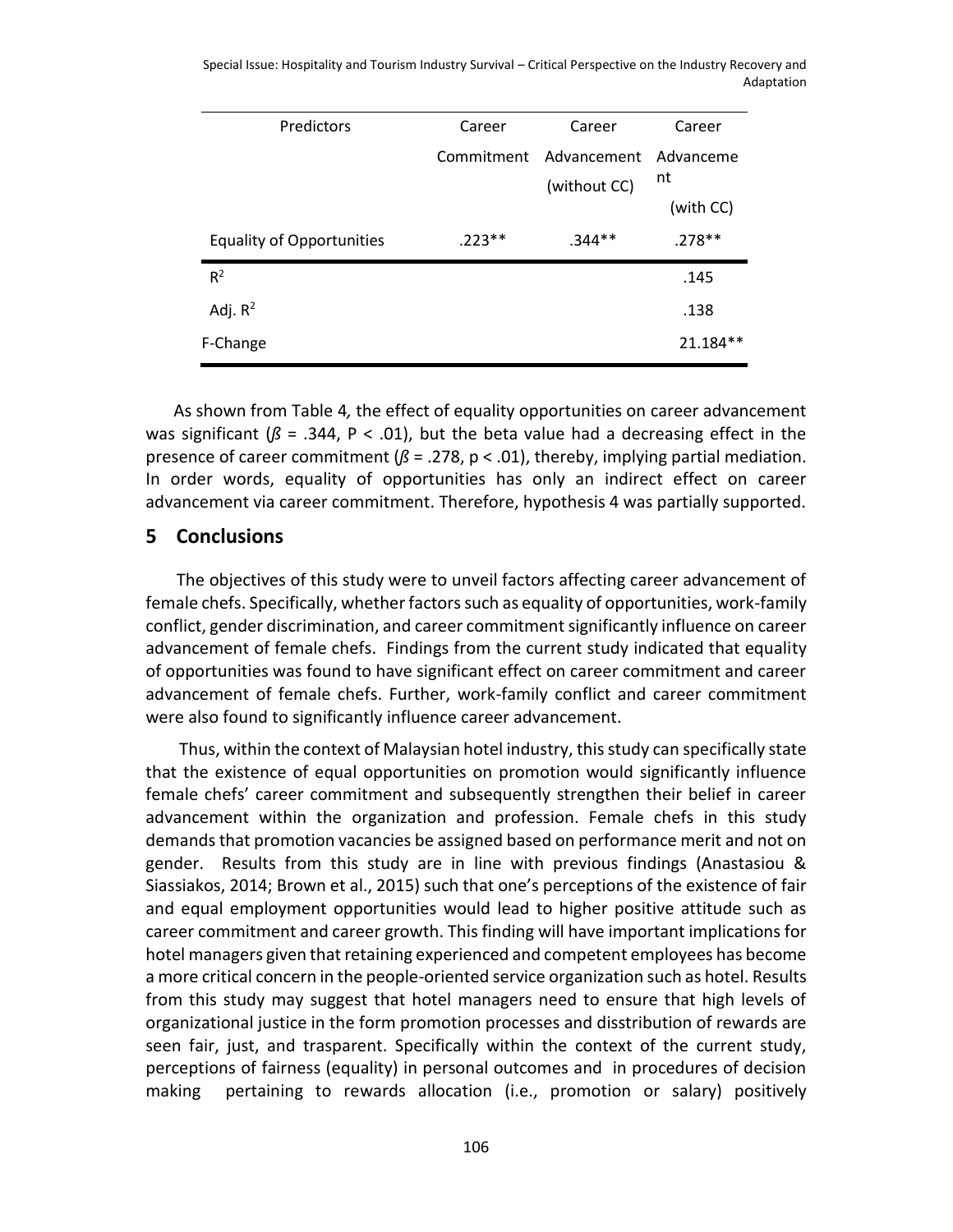contributed to female chefs' feeling of commitment in career and career growth in the organization. This study has shown that female chefs' work-family conflict affect their career commitmemnt. The workplace tasks as a chef keep female chef spending more time in the workplace, nonetheless, with good organizational and family supports in the form of flexible work time, schedule control, and supportive spouse help to increase the level of one's job satisfaction and consequently strengthen career commitment as supported by Voydanoff (2008).

Some limitations of this study should be addressed. First, the cross-sectional data of this study may preclude causal inferences. Thus, the result does not guarantee the causal directions of the observed relations in this study. Second, variables are measured by self-reported responses, which may raise the possibility of mono-source biases in some results. Finally, the potential effects of demographic or work characteristic variables should be controlled to obtain a more accurate pattern of the study's relationships.. Future research should employ a richer set of variables to obtain more accurate results on the effects of female chefs' career advancement, which will help hotel managers retain their valuable human resources.

#### **12 About the author**

Siti Ida Isnainie Md Mubin (MD) is a lecture in Faculty Hotel and Tourism Management, UITM.

Mohamad Abdullah Hemdi (PhD) is a Professor of Hospitality Human Resource Management at the Faculty of Hotel and Tourism Management, UITM. Currently, he is the Rector of UITM, Kedah Branch.

Srinita Isjkarim (PhD) is a Professor at the Faculty of Economics at Universitas Syiah Kuala Darussalam Banda Aceh.

# **13 References**

- Ahmad, B., Latif, S., Bilal, A. R., & Hai, M. (2019). The mediating role of career resilience on the relationship between career competency and career success: an empirical investigation. *Asia-Pacific Journal of Business Administration*.
- Anastasiou, S., & Siassiakos, K. (2014). The Importance of Equal Opportunities at Work: Why should we care about it?, *Advances in Management and Applied Economics*, *4*(6), 51.
- Bakker, A. B., & Geurts, S. A. (2004). Toward a dual-process model of work-home interference. *Work and occupations*, *31*(3), 345-366.
- Baron, R. M., & Kenny, D. A. (1986). The moderator-mediator variable distinction in social psychological research: Conceptual, strategic and statistical considerations. Journal of Personality and Social Psychology, 51, 1173-1182.
- Boone, J., Veller, T., Nikolaeva, K., Keith, M., Kefgen, K., & Houran, J. (2013). Rethinking a glass ceiling in the hospitality industry. *Cornell Hospitality Quarterly*, *54*(3), 230-239.

Brown, S., Gray, D., McHardy, J., & Taylor, K. (2015). Employee trust and workplace performance. *Journal of economic behavior & organization*, *116*, 361-378.

Casado-Díaz, J. M., & Simon, H. (2016). Wage differences in the hospitality sector. *Tourism*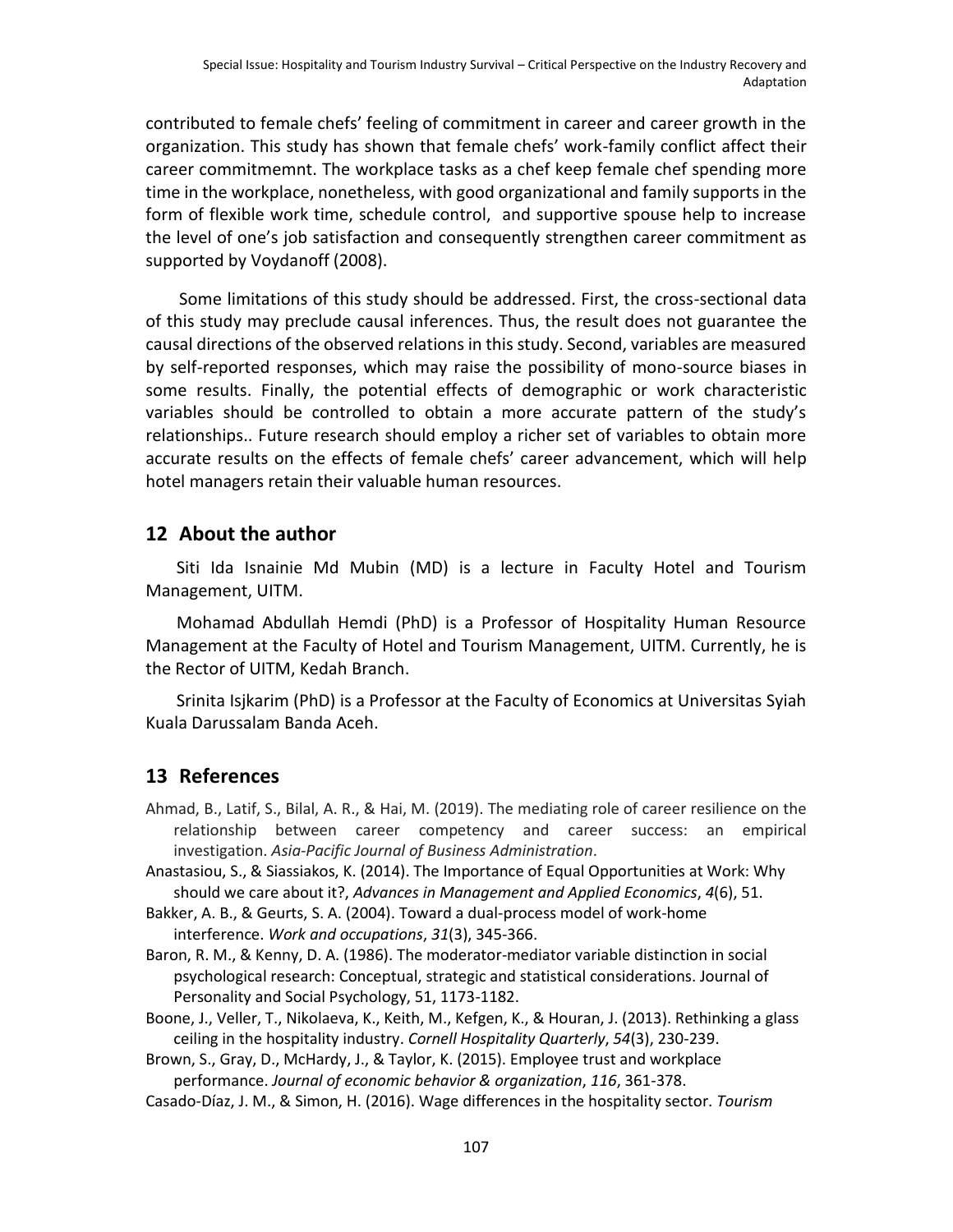*Management*, *52*, 96-109.

- Cheung, H. K., King, E., Lindsey, A., Membere, A., Markell, H. M., & Kilcullen, M. (2016). Understanding and reducing workplace discrimination. Research in personnel and human resources management.
- Conrad, M., & Von Scheve, C. (2017). The good, the bad, and the male: men, but not women, avoid own-gender stereotypical judgments of affective valence. *Gender Issues*, *34*(3), 223- 239.
- Cooper, J., Giousmpasoglou, C., & Marinakou, E. (2017). Occupational identity and culture: the case of Michelin-starred chefs. *International Journal of Contemporary Hospitality Management*.
- Coyle‐Shapiro, J. A. M., Morrow, P. C., & Kessler, I. (2006). Serving two organizations: Exploring the employment relationship of contracted employees. *Human Resource Management: Published in Cooperation with the School of Business Administration, the University of Michigan and in alliance with the Society of Human Resources Management*, *45*(4), 561-583.
- Dobrow, S. R., & Tosti‐Kharas, J. (2011). Calling: The development of a scale measure. *Personnel psychology*, *64*(4), 1001-1049.
- Durai, A. (2016). Where Are All the Female Chefs?. (Online) Retrieved from The Star, 4 Sept. 2016,
- Eagly, A. H., & Carli, L. L. (2007). *Through the labyrinth: The truth about how women become leaders*. Harvard Business Press.
- Elizur, D. & Koslowsky, M. (2001). Values and organizational Commitment. International journal of Manpower, Vol. 22 No. 7, pp. 593-599.
- Ferguson, P. P., & Zukin, S. (1998). The careers of chefs. In Scapp, R., & Seitz, B. eds., *Eating Culture*, pp. 92-111. State Univ. of New York Press, Albany.

Fishkin, J. (2014). *Bottlenecks: A new theory of equal opportunity*. Oxford University Press, USA.

- Gerson, K. (2004). Understanding work and family through a gender lens. *Community, Work & Family*, *7*(2), 163-178.
- Gupta, A. (2013). Career development challenges for the 21st century. *Indian Journal of Education & Information Management,* 2 (3), 587-592.
- Hair, J. F., Black, W. C., Babin, B. J., Anderson, R. E., & Tatham, R. L. (2006). Multivariate data analysis (Vol. 6).

Harris, D. A., & Giuffre, P. (2015). Taking the heat: Women chefs and gender inequality in the professional kitchen. Rutgers University Press

Koslowsky, M., Weisberg, J., Yaniv, E., & Zaitman‐Speiser, I. (2012). Ease of movement and sector affiliation as moderators of the organizational and career commitment: Turnover intentions link. *International Journal of Manpower*.

- Lindsay, J., & Maher, J. (2014). The intersections of work time and care time: nurses' and builders' family time economies. *Work, employment and society*, *28*(2), 189-205.
- Lindstrom, L., Doren, B., & Miesch, J. (2011). Waging a living: Career development and long-term employment outcomes for young adults with disabilities. *Exceptional Children*, *77*(4), 423- 434.
- Mallon, M., & Cassell, C. (1999). What do women want? The perceived development needs of women managers. *Journal of Management Development*.
- Meharoof, A. R. (2009). A theoretical study on glass ceiling concept. Unpublished doctoral dissertation). Department of social work Srinivas institute of management studies, Pandeshwar, Mangalore.

Nadarajah, S., Kadiresan, V., Kumar, R., Nissa, N., Ahmad Kamil, N. N., & Mod Yusofi Y. (2012). The relationship of HR practices and job performance of academician towards career